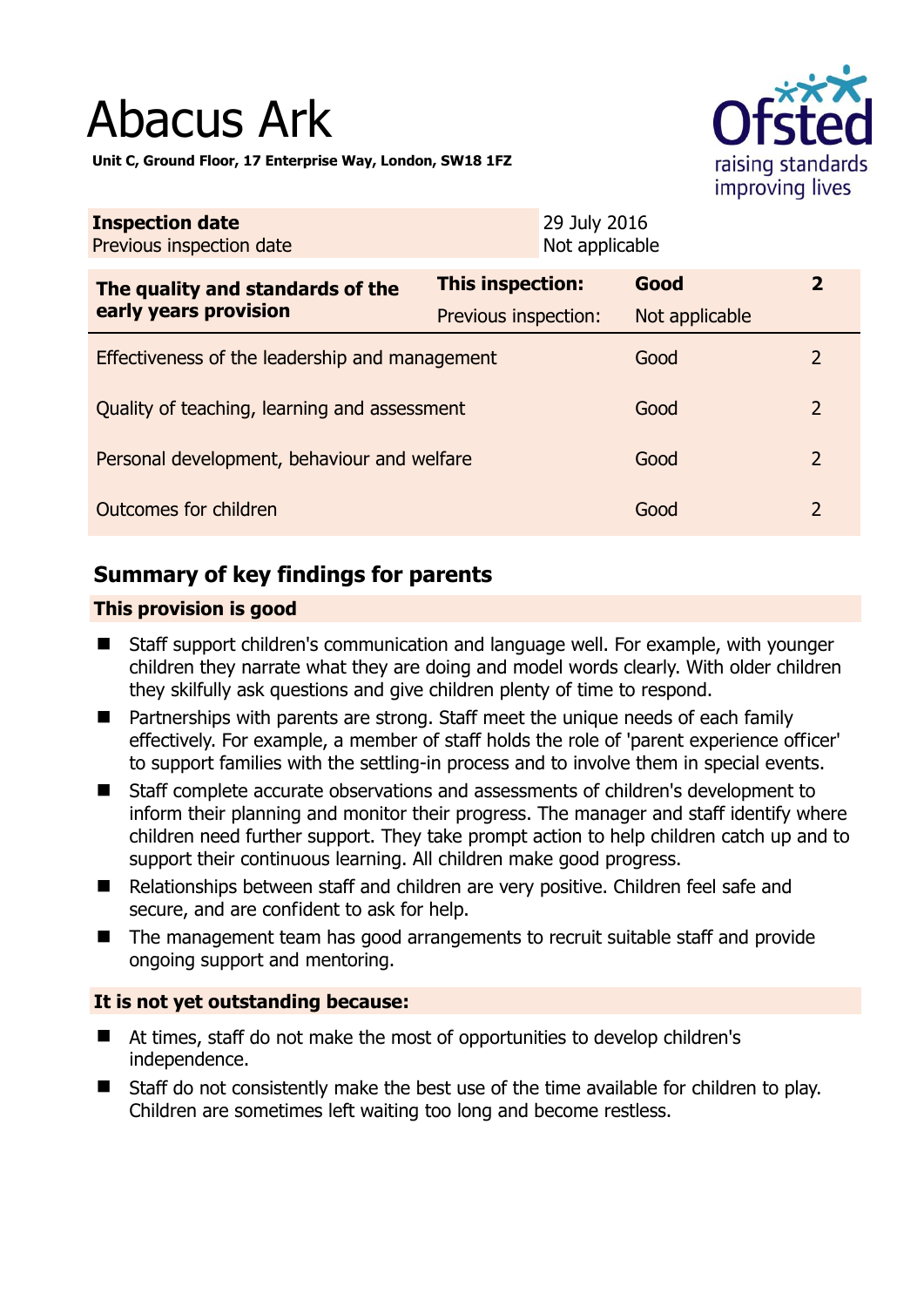# **What the setting needs to do to improve further**

#### **To further improve the quality of the early years provision the provider should:**

- $\blacksquare$  extend the opportunities for children to independently complete small manageable tasks
- $\blacksquare$  improve the organisation of the routine, to reduce the amount of time that children have to wait, without being occupied, when they are moving between activities.

### **Inspection activities**

- The inspector spoke to the manager and other staff at appropriate times throughout the inspection.
- The inspector engaged with the children at appropriate times during the inspection.
- The inspector observed children's indoor and outdoor play, as well as their snack, lunch and hygiene routines.
- The inspector engaged in a joint observation with the deputy manager.
- The inspector sampled various documents, including risk assessments, the selfevaluation form, and a range of policies and procedures.

## **Inspector**

Becky Phillips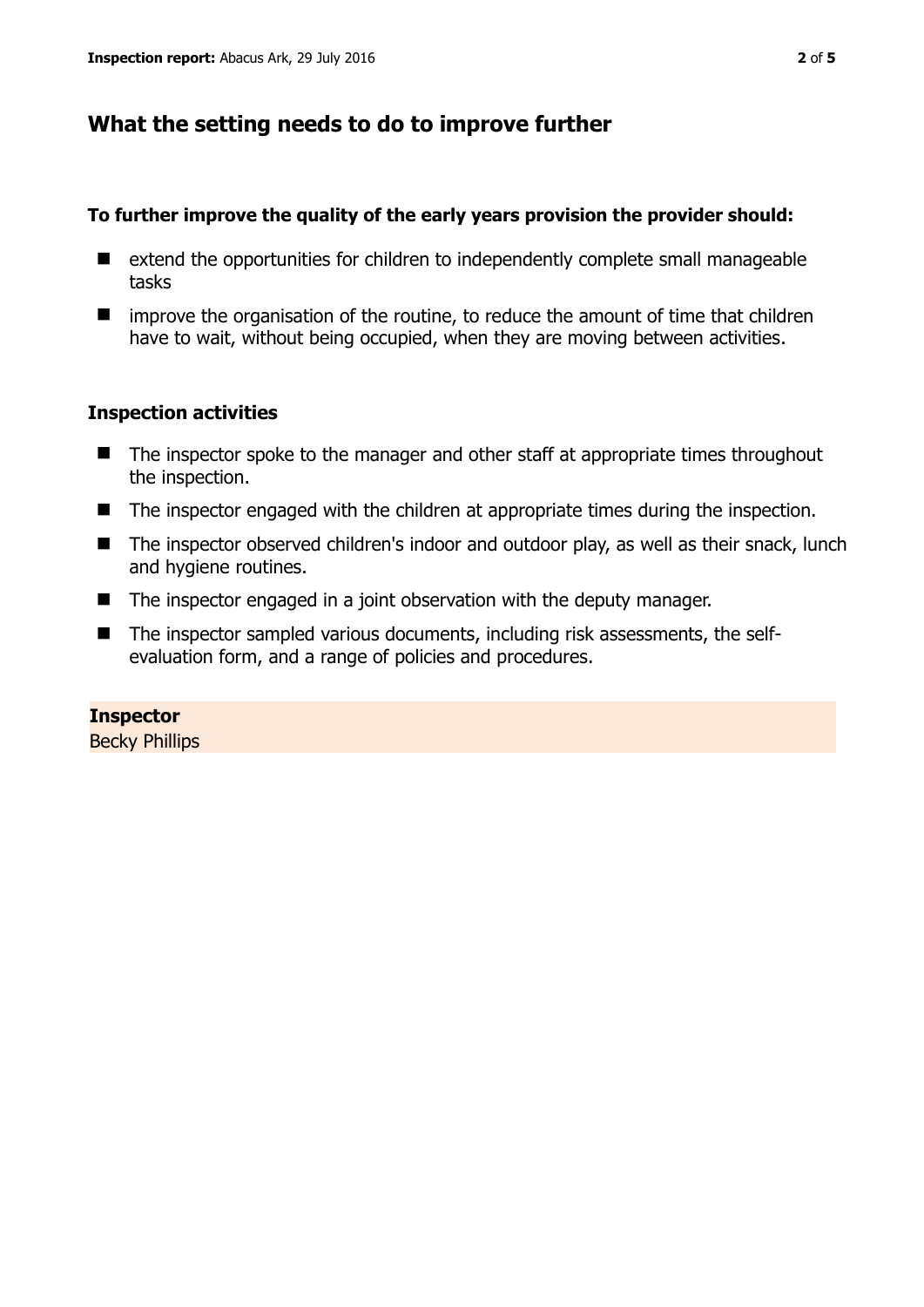# **Inspection findings**

#### **Effectiveness of the leadership and management is good**

The manager has high expectations of the setting and regularly reflects on the service provided. She takes into account the views of staff, children and parents. Self-evaluation accurately identifies areas for improvement and helps to target teaching and care. For example, the manager has recently introduced a new system to support the observation and assessment of children's development. Safeguarding is effective. The manager and staff all have a good understanding of how to keep children safe. They know the procedure to follow if they have any concerns about a child's well-being. Partnerships with parents and other professionals are strong. Parents speak highly of the staff and the activities on offer. They appreciate how well their children have settled.

#### **Quality of teaching, learning and assessment is good**

Children actively explore the environment, make their own play choices and happily engage in all activities. Staff recognise how children learn and develop at different stages and use resources effectively to support this. For example, babies enjoy the sensory experience of playing with water and bubbles, mixing it around with their hands and exploring the different textures. Older children show a good understanding of mathematical shapes and numbers. They build shapes and structures with construction blocks, talking about what they have made and counting how many blocks they have used. Staff encourage parents to be involved in their children's learning. Parents are invited to various events and meetings throughout the year and are kept well informed about their children's progress.

#### **Personal development, behaviour and welfare are good**

The nursery is welcoming and celebrates children's work. Children of all ages have their artwork and pictures attractively displayed to value the children's efforts and build their self-esteem. Children share a close relationship with all staff. They are happy and settled, and enjoy their time at nursery. Staff act as good role models and encourage positive behaviour well; they use effective methods to help children, for example, they teach them how to take turns. Staff develop children's understanding of how they can be safe. For example, they talk to them about how to use equipment safely and encourage them to think about why this is necessary.

## **Outcomes for children are good**

Children progress well in their learning and develop good communication skills. They are happy and confident learners. For example, they enjoy making marks in paint, mixing the colours together and giving meanings to the marks they make. Children develop important skills for their future learning and the move on to school.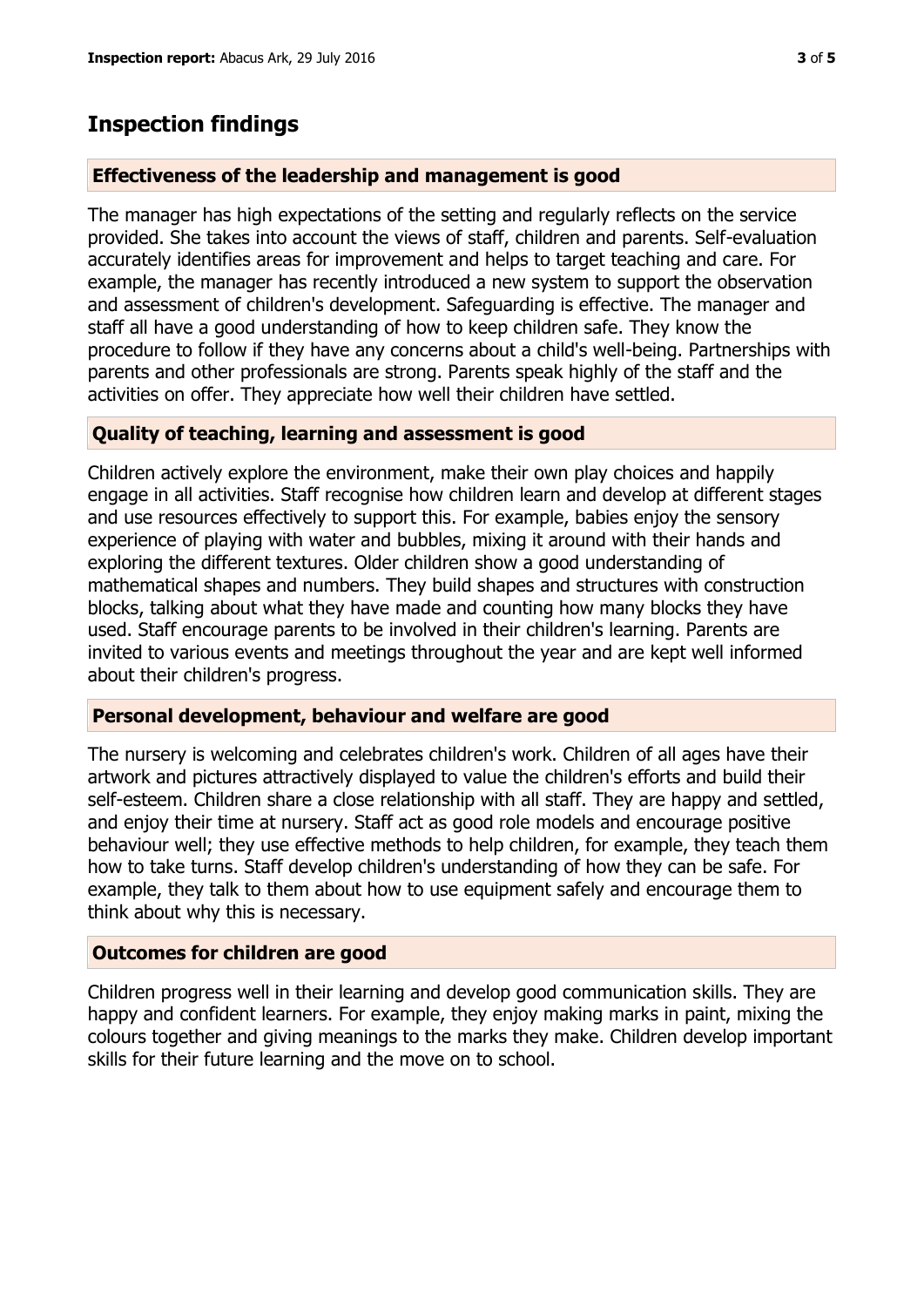# **Setting details**

| Unique reference number                             | EY488284                   |  |
|-----------------------------------------------------|----------------------------|--|
| <b>Local authority</b>                              | Wandsworth                 |  |
| <b>Inspection number</b>                            | 1057097                    |  |
| <b>Type of provision</b>                            | Full-time provision        |  |
| Day care type                                       | Childcare - Non-Domestic   |  |
| <b>Registers</b>                                    | Early Years Register       |  |
| <b>Age range of children</b>                        | $0 - 3$                    |  |
| <b>Total number of places</b>                       | 60                         |  |
| Number of children on roll                          | 32                         |  |
| Name of registered person                           | <b>Abacus Ark2 Limited</b> |  |
| <b>Registered person unique</b><br>reference number | RP534520                   |  |
| Date of previous inspection                         | Not applicable             |  |
| <b>Telephone number</b>                             | 07974968057                |  |

Abacus Ark Nursery registered in 2015. It is based in the London Borough of Wandsworth. The nursery opens Monday to Friday, from 8am to 6pm, all year round. There are 10 members of staff who work at the nursery including the manager. Of these, nine hold relevant qualifications from level 3 to level 6.

This inspection was carried out by Ofsted under sections 49 and 50 of the Childcare Act 2006 on the quality and standards of provision that is registered on the Early Years Register. The registered person must ensure that this provision complies with the statutory framework for children's learning, development and care, known as the early years foundation stage.

Any complaints about the inspection or the report should be made following the procedures set out in the guidance 'Complaints procedure: raising concerns and making complaints about Ofsted', which is available from Ofsted's website: www.gov.uk/government/organisations/ofsted. If you would like Ofsted to send you a copy of the guidance, please telephone 0300 123 4234, or email enquiries@ofsted.gov.uk.